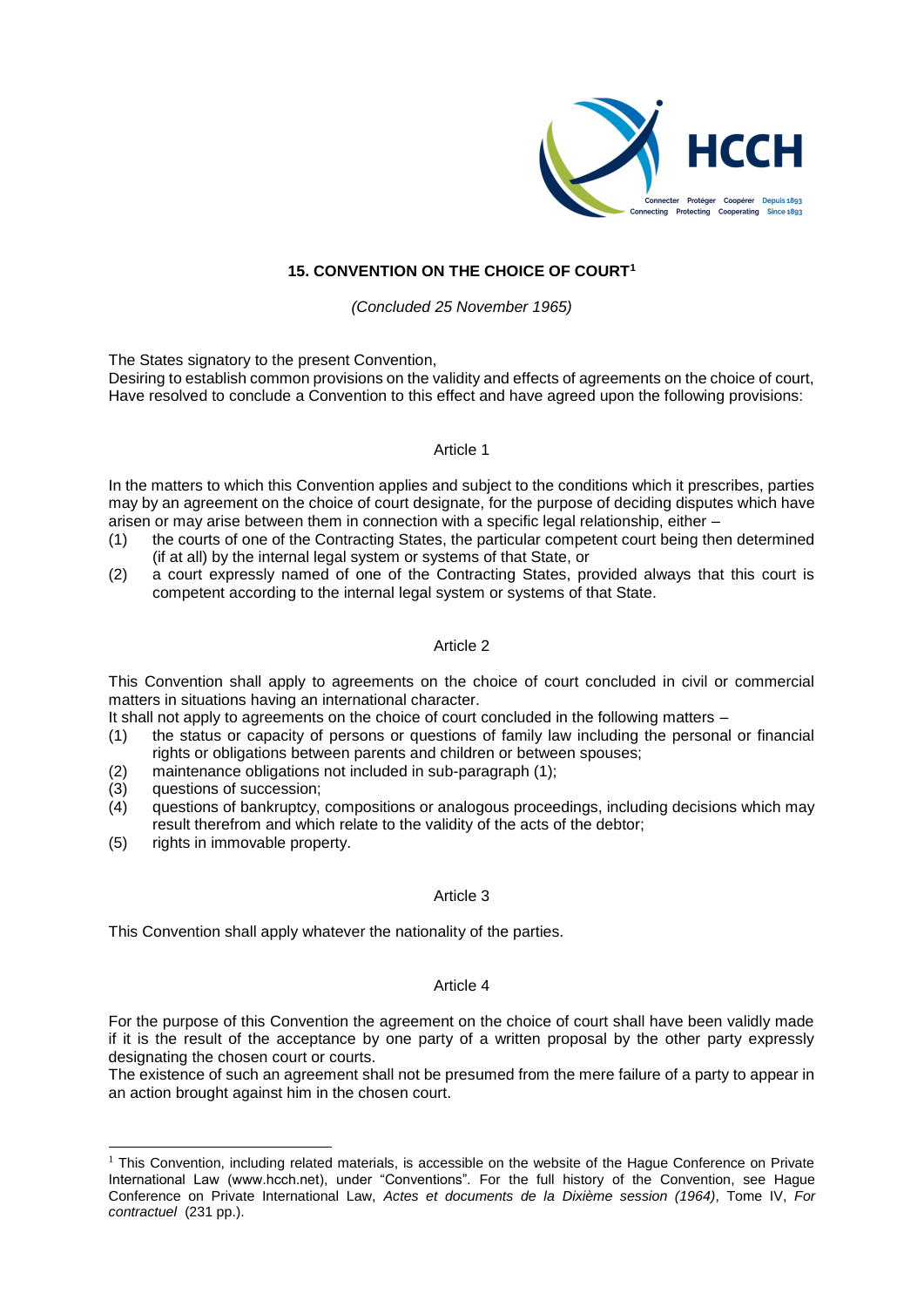The agreement on the choice of court shall be void or voidable if it has been obtained by an abuse of economic power or other unfair means.

## Article 5

Unless the parties have otherwise agreed only the chosen court or courts shall have jurisdiction. The chosen court shall be free to decline jurisdiction if it has proof that a court of another Contracting State could avail itself of the provisions of Article 6(2).

## Article 6

Every court other than the chosen court or courts shall decline jurisdiction except –

- (1) where the choice of court made by the parties is not exclusive,
- (2) where under the internal law of the State of the excluded court, the parties were unable, because of the subject-matter, to agree to exclude the jurisdiction of the courts of that State,
- (3) where the agreement on the choice of court is void or voidable in the sense of Article 4,
- (4) for the purpose of provisional or protective measures.

### Article 7

Where, in their agreement, the parties have designated a court or the courts of a Contracting State without excluding the jurisdiction of other courts, proceedings already pending in any court thus having jurisdiction and which may result in a decision capable of being recognised in the State where the defence is pleaded, shall constitute the basis for the defence of *lis pendens*.

## Article 8

Decisions given by a chosen court in the sense of this Convention in one of the Contracting States shall be recognised and enforced in the other Contracting States in accordance with the rules for the recognition and enforcement of foreign judgments in force in those States.

### Article 9

Where the conditions for recognition and enforcement of a decision rendered on the basis of an agreement on the choice of court are not fulfilled in another Contracting State, the agreement shall not preclude any party from bringing a new action in the courts of that State.

# Article 10

Settlements made in the chosen court in the course of proceedings there pending which are enforceable in the State of that court shall be treated in the same manner as decisions made by that court.

# Article 11

This Convention shall not derogate from Conventions containing provisions on the matters governed by this Convention to which the Contracting States are, or shall become, Parties.

# Article 12

Any Contracting State may reserve the right not to recognise agreements on the choice of court concluded between persons who, at the time of the conclusion of such agreements, were its nationals and had their habitual residence in its territory.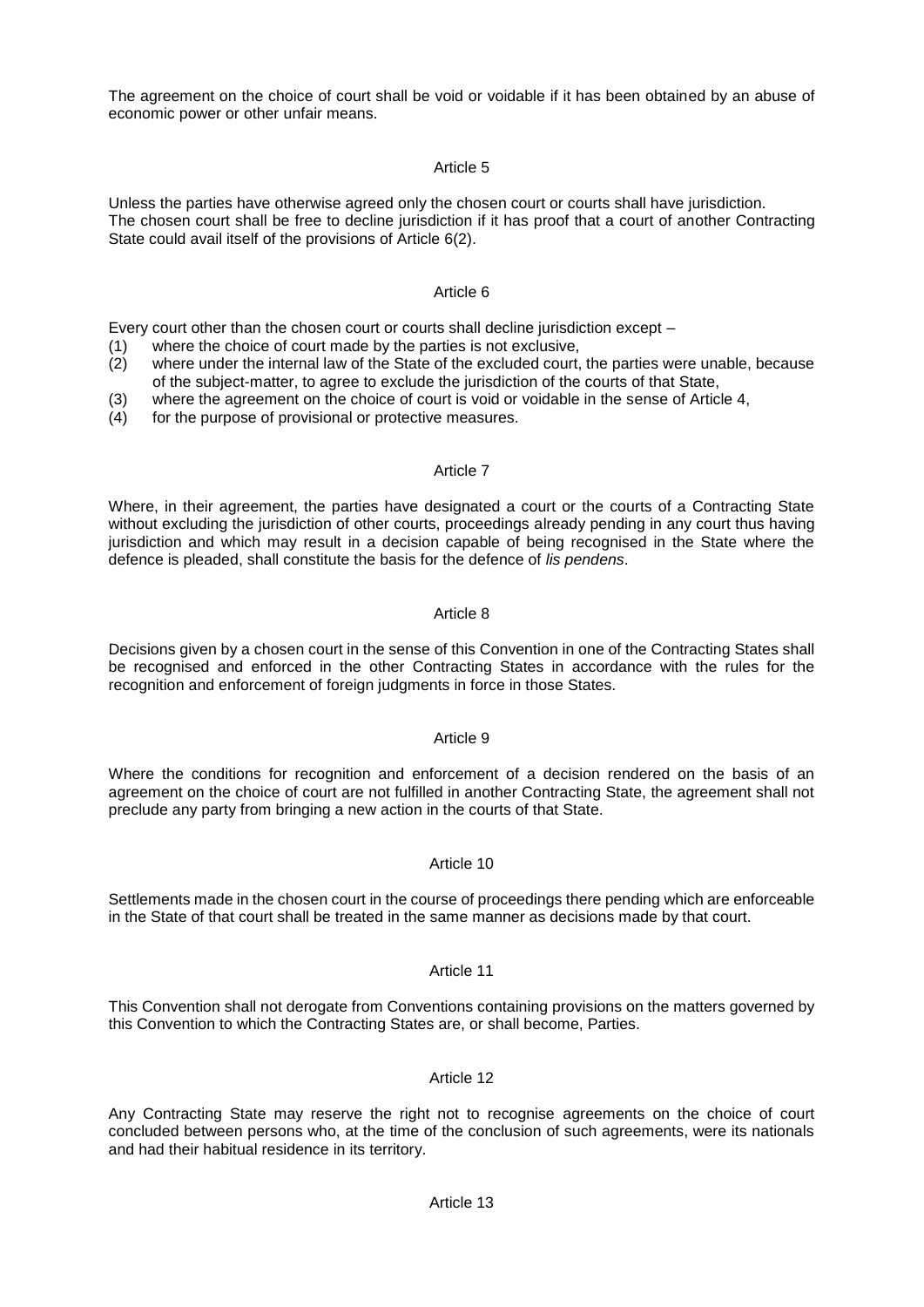Any Contracting State may make a reservation according to the terms of which it will treat as an internal matter the juridical relations established in its territory between, on the one hand, physical or juridical persons who are there and, on the other hand, establishments registered on local registers, even if such establishments are branches, agencies or other representatives of foreign firms in the territory in question.

#### Article 14

Any Contracting State may make a reservation according to the terms of which it may extend its exclusive jurisdiction to the juridical relations established in its territory between, on the one hand, physical or juridical persons who are there and on the other hand establishments registered on local registers, even if such establishments are branches, agencies or other representatives of foreign firms in the territory in question.

## Article 15

Any Contracting State may reserve the right not to recognise agreements on the choice of court if the dispute has no connection with the chosen court, or if, in the circumstances, it would be seriously inconvenient for the matter to be dealt with by the chosen court.

#### Article 16

The present Convention shall be open for signature by the States represented at the Tenth Session of the Hague Conference on Private International Law.

It shall be ratified, and the instruments of ratification shall be deposited with the Ministry of Foreign Affairs of the Netherlands.

### Article 17

The present Convention shall enter into force on the sixtieth day after the deposit of the third instrument of ratification referred to in the second paragraph of Article 16.

The Convention shall enter into force for each signatory State which ratifies subsequently on the sixtieth day after the deposit of its instrument of ratification.

#### Article 18

Any State not represented at the Tenth Session of the Hague Conference on Private International Law may accede to the present Convention after it has entered into force in accordance with the first paragraph of Article 17. The instruments of accession shall be deposited with the Ministry of Foreign Affairs of the Netherlands.

The Convention shall enter into force for such a State in the absence of any objection from a State, which has ratified the Convention before such deposit, notified to the Ministry of Foreign Affairs of the Netherlands within a period of six months after the date on which the said Ministry has notified it of such accession.

In the absence of any such objection, the Convention shall enter into force for the acceding State on the first day of the month following the expiration of the last of the periods referred to in the preceding paragraph.

## Article 19

Any State may, at the time of signature, ratification or accession, declare that the present Convention shall extend to all the territories for the international relations of which it is responsible, or to one or more of them. Such a declaration shall take effect on the date of entry into force of the Convention for the State concerned.

At any time thereafter, such extensions shall be notified to the Ministry of Foreign Affairs of the Netherlands.